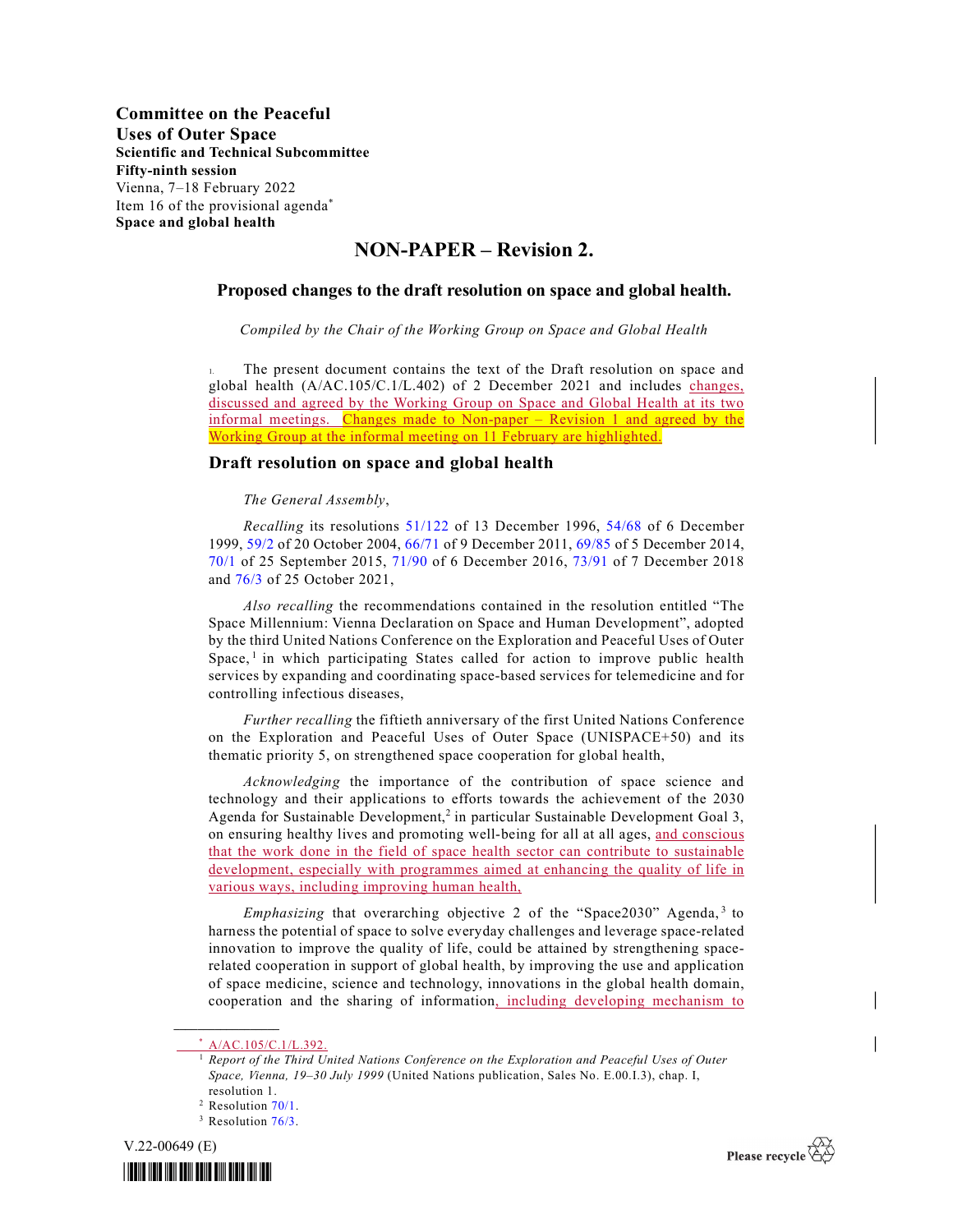maintain confidentiality of personal data, and tools to improve research advancement, the timeliness and effectiveness of public health and health-care interventions, and by enhancing capacity-building in space medicine, science and technology,

Convinced of the importance and recognizing the existing contributions of space science, space technology and space applications to enhance space life sciences and digital health technologies, such as telehealth, telemedicine<sup>4</sup> and tele-epidemiology, for the prevention and control of diseases and global health issues, the promotion of human health, environmental health, animal health and food sourcing and supply, and the advancement of medical research and health practices, including the provision of health-care services to individuals and communities irrespective of geographical location as a means of promoting equitable, affordable and universal access to health for all,

Noting with concern that among the gaps in the areas of telemedicine and telehealth are the limited uptake of digital technologies in public health systems and healthcare as well as the lack of harmonized data-sharing standards among the various manufacturers of medical equipment,

 Noting with satisfaction the work of the Committee on the Peaceful Uses of Outer Space, its subsidiary bodies and the Office for Outer Space Affairs of the Secretariat in the area of space and global health, including in the framework of action team 6, on public health, established to implement the recommendations of the third United Nations Conference on the Exploration and Peaceful Uses of Outer Space, as well as the action team 6 follow-up initiative, the Expert Group on Space and Global Health, UNISPACE+50 thematic priority 5, on strengthened space cooperation for global health, and the Working Group on Space and Global Health of the Scientific and Technical Subcommittee of the Committee, and welcoming its report  $(A/AC.105/C.1/L.403)$  on the work conducted under its multi-year work plan,

 Deeply concerned about the devastating global effects of emerging infectious diseases and other emergencies with an impact on health, including the coronavirus disease (COVID-19) pandemic, to the detriment of human life, society and development, and urging the international community to embrace a One Health approach by strengthening the role of space-based solutions, in particular telehealth, in monitoring, preparedness and response activities,

 1. Encourages United Nations entities, intergovernmental organizations, Governments and the private sector to pursue effective coordination in all key space activities relevant to global health;

 2. Encourages formalized cooperation between health authorities and space authorities at the domestic level, and welcomes existing cross-sectoral networks that foster the exchange of ideas between the space and health sectors;

 3. Encourages Member States to establish a policy-enabled environment and governance mechanisms, with due consideration of legal and ethical issues, for removing barriers to the effective use of space-based technologies, including telemedicine solutions and other emergent technologies;

4. Also encourages Member States to promote open data-sharing policies and participatory approaches to developing and improving access to all geospatial information relevant to global health, including remote sensing and Earth observation data, whenever possible;

 $\mathcal{L}_\text{max}$ 

<sup>4</sup> Footnote to include telepharmacy and other care-production activities and refer to previous documents Telemedicine: This broad term refers to the use of telecommunication, satellite communication and information technology to provide clinical health care from a distance and includes many active and relevant sub-fields such as tele-cardiology, tele-radiology, teleophthalmology, tele-oncology, tele-pharmacy, tele-surgery, tele-dermatology, and other developing fields.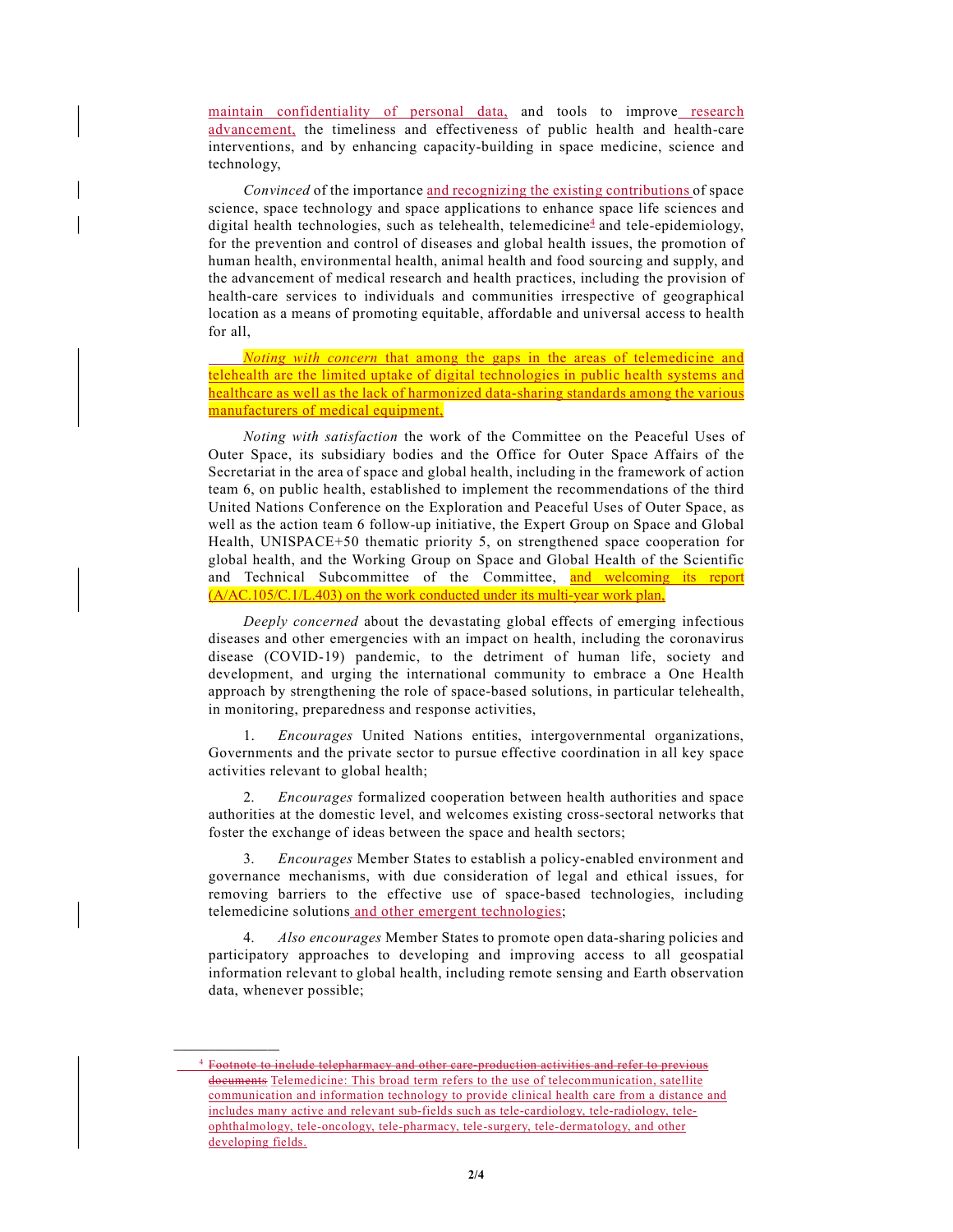5. Further encourages Member States to enable organizational and technical interoperability and promote research and innovation activities to facilitate the development and implementation of space-based science and technology in the health sector;

 6. Urges United Nations entities and intergovernmental organizations to support the wider development of, equitable access to and application of space solutions for global health, public health, including epidemics and pandemics, emergencies that may have an impact on health, and the individual health needs of Member States, and encourages the implementation of a broader range of space solutions for sustainable development, including public-private partnerships;

 7. Encourages Member States and participating entities to advance their efforts related to the geotagging of all assets relevant to health systems, including health information systems, and to make them available to further the attainment of health goals;

 7 bis. Encourages Member States to recognize the relevance of accessing the space environment and space analogues<sup>5</sup> for health and life sciences research and development, especially in the area of astronaut health for social and economic benefit on Earth;

 7 ter. Encourages Member States to actively promote international cooperation in the field of space medicine on the basis of equal opportunities for all interested participants in the interests of humankind's further exploration of outer space, and also the creation of a scientific and technological base for further development and application in the interests of global health;

8. Encourages Member States to conduct appropriate drills and exercises to benchmark their operational preparedness and response capacities and capabilities for the appropriate use of space technologies in responding to global health events;

Welcomes the establishment of a dedicated, cooperative, globally accessible, multifaceted platform based in Geneva to promote effective collaboration on space and global health issues among Member States, United Nations entities, other international organizations and relevant actors;

 10. Emphasizes that all key activities, reference documents and plans relevant to space for global health carried out or prepared by United Nations entities should be monitored and compiled on an annual basis, including those of the World Health Organization, other international organizations and States members of the Committee on the Peaceful Uses of Outer Space, as well as, to the extent possible, non-governmental organizations and other non-governmental actors, and also emphasizes that the resulting annual compilation of activities should serve as a reference to identify and discuss gaps and opportunities and should be shared broadly in an effort to raise awareness and promote cooperation among relevant actors in this domain;

 11. Recognizes the importance of analysing and assessing the roles and interests of current actors in the domain of space and global health, with the aim of promoting synergy, complementarity, cooperation and coordination among all actors;

12. Emphasizes the need to enhance, in an equitable and sustainable manner, intersectoral coordination and cooperation for effective international, regional, national and subnational capacity-building activities relevant to the application of space science and technology in the field of global health;

 13. Encourages Member States to engage learning institutions and other capacity-building mechanisms in motivating young health professionals, at an early stage, to acquire space-related skills and abilities;

 $\_$ 

 $\frac{5}{5}$  Space analogues (e.g., parabolic flights, bed rest studies, Antarctica, and other isolated, confined, extreme (ICE) environments which simulate the space environment on Earth)